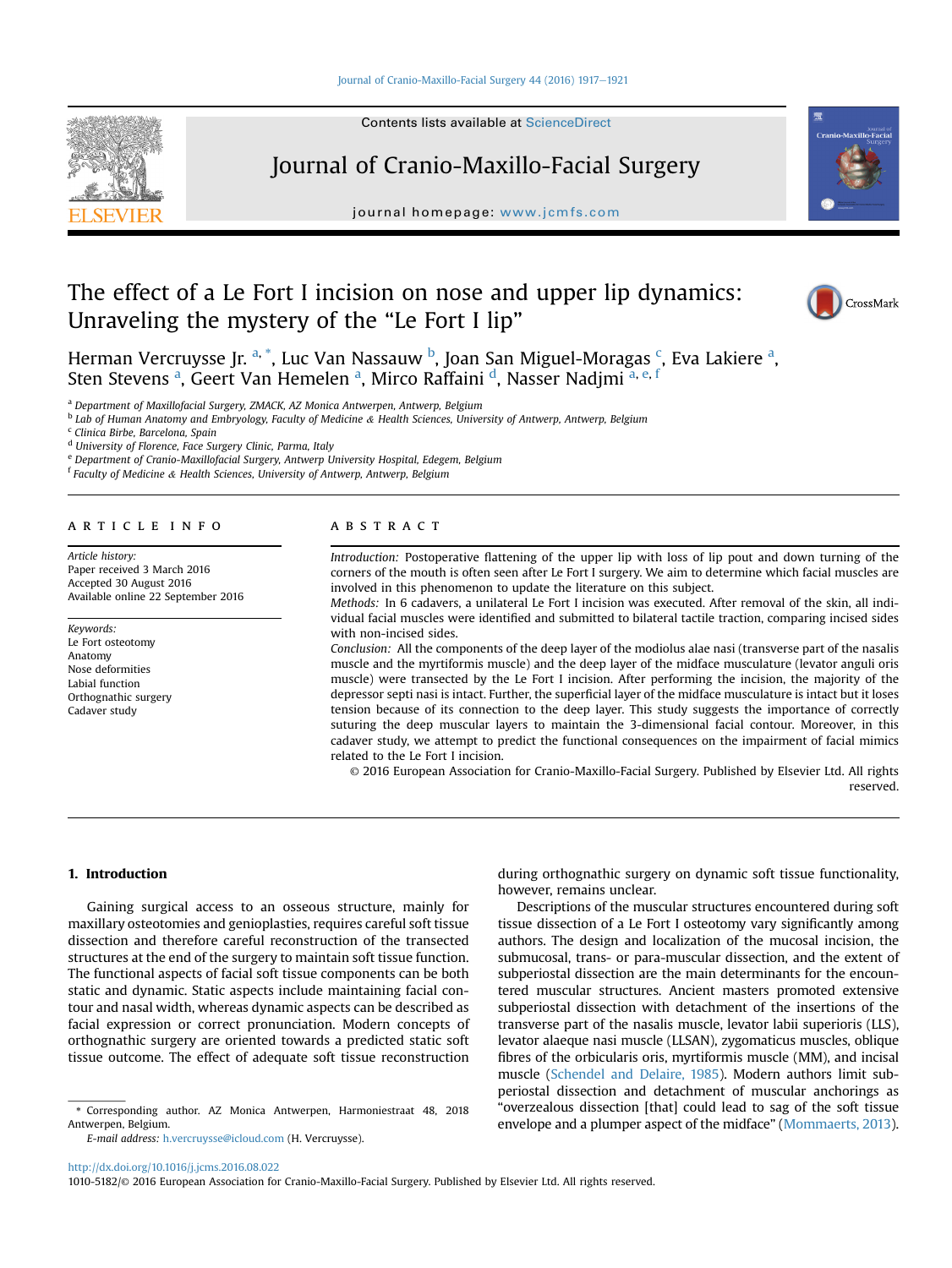<span id="page-1-0"></span>The impairment of a facial muscle, whether transected or detached from its origin, has an effect on facial contour and facial dynamics. The influences on facial contour, the static changes, are well described. In case of exclusively mucosal suturing without muscular closure after Le Fort I surgery, three typical issues in soft tissue redraping can be encountered. Changes in the width of the alar base of the nose in relation to the maxillary movement have been documented by many authors [\(Mansour et al., 1983; Schendel](#page-4-0) [and Carlotti, 1991](#page-4-0)). Changes in nasal tip projection and vertical axis of the nasal valve must also be considered, but are probably more related to hard tissue management and nasal septum positioning. A second issue is upper lip flattening, with an apparently decreased thickness of the lip, loss of normal lip pout, and a decrease in the amount of visible vermilion [\(Schendel and Delaire, 1985\)](#page-4-0). Dropping of the corners of the mouth is the third characteristic that can be present after Le Fort I surgery without muscular closure.

Only a few teams have reported on the dynamic changes in postoperative facial mimics ([Johns et al., 1997; Nooreyazdan et al.,](#page-4-0) [2004;](#page-4-0) [Sforza et al., 2008; Muradin et al., 2009; Popat et al., 2012](#page-4-0)). Surgeons with experience in Le Fort I osteotomies will agree that the mobility of the central upper lip decreases significantly for a variable postoperative period, the so-called "Le Fort I lip." To set up a research project on the effect of soft tissue management after Le Fort I surgery on the dynamics of the midface, a discussion arose about the fundamental question of which facial muscles are involved. With the modern tendency to limit subperiosteal dissection, the current muscle involvement cannot be as extensive as previously described. This cadaver study determines the encountered components of facial musculature of a modern Le Fort I incision, combining recent concepts in soft tissue management (e.g., subspinal osteotomy; [Mommaerts et al., 1996\)](#page-4-0) and a limitation in subperiosteal dissection. Furthermore, we attempt to predict the hypothetical static (threedimensional) and functional (four-dimensional) consequences, secondary to the injury of a specific facial muscle.

#### 2. Materials and methods

## 2.1. Cadaver population

Six fresh-frozen heads were obtained from the department of Human Anatomy & Embryology of the University of Antwerp. Before dissection, demographic data were obtained for each cadaver (age and sex). Specimens were excluded if there was evidence of previous surgical intervention involving the soft or osseous facial tissues.

## 2.2. Procedure

In all cadavers, a unilateral Le Fort I incision was executed. Fig. 1A shows an intraoperative image of the Le Fort I incision. The incision varies slightly from the incision described by other authors ([Bell and Condit, 1970;](#page-3-0) [Ellis and Zide, 1995; Miloro et al., 2004; Ueki](#page-4-0) [et al., 2006](#page-4-0)), but the department of Maxillofacial Surgery of the AZ Monica Hospital in Antwerp has 33 years of experience with this incision, with only minor modifications over time. It is a rectilinear incision in the intraoral mucosa, 1.5 cm cranial of the mucogingival border. Once the mucosa is incised, the edge of the no. 15 blade is pushed on the bone. Bony contact is acquired in the most lateral part of the incision. The no. 15 blade is then inclined to a  $60^\circ$  angle to complete the submucosal and periosteal dissection. The incision was checked on transection of muscle bundles, which were marked with methylene blue (Methylthioninium Chloride Proveblue, Cenexi, Fontenay-sous-Bois, France). Fig. 1B shows a unilateral Le Fort I incision in a cadaver. Subsequently, skin and subcutaneous fat were carefully removed.  $2.5 \times$  extended field magnifying loupes (Designs for Vision, Ronkonkoma, New York, USA) were used for the





Fig. 1. (A) Intraoperative view (cephalic); black arrow, transected myrtiform; blue arrow, muscle transected nasalis muscle. (B) Unilateral Le Fort I incision in a cadaver before methylene blue marking. Rectilinear incision in the alveolar mucosa at a 1.5-cm distance of the mucogingival border. Once the mucosa is incised, the point of the blade is pushed until bone contact is acquired in the most lateral part of the incision. The blade is then inclined to a  $60^\circ$  angle to the bony surface to complete the submucosal and periosteal dissection.

methylene marking, the skin and fat removal and the identification of the different facial muscles (pars alaris and pars transversa of the nasalis, MM, depressor septi nasalis, LLSAN, LLS, zygomaticus minor, zygomaticus major, risorius, orbicularis oris, levator anguli oris (LAO) and buccinator). Single-lens reflex macrophotographs were taken using a Nikon camera (model D300, Nikon Inc, Melville, New York, United States). A 1080p HD video recording was obtained using the iSight Camera of an iPhone 5S (Apple Inc., Cupertino, California, USA). Direct inspection and bilateral comparative tactile traction testing was used to examine whether a mimic muscle was transected, released from its origin or left intact.

## 3. Results

Six cadaver heads were dissected. The mean age of the cadavers (five females and one male) was 72 years, with all cadavers older than 60 years.

## 4. Discussion

Despite differences in the types of Pessa midfacial muscle pattern [\(Pessa et al., 1998\)](#page-4-0), there was no influence on the anatomical findings related to the encountered muscles in the Le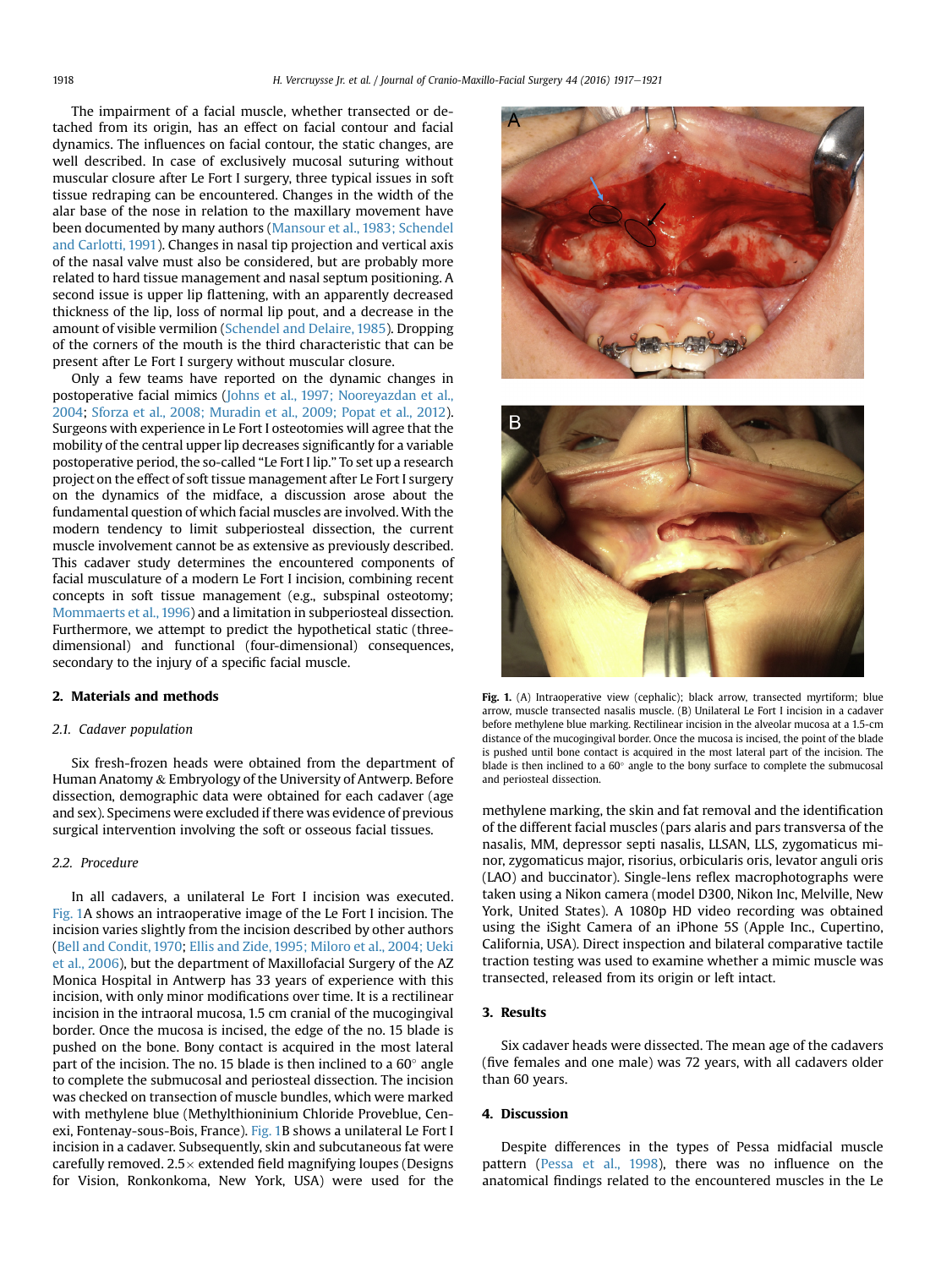<span id="page-2-0"></span>Fort I incision. The lateral paranasal, central nasal musculature, and the lateral facial mimic musculature will be discussed separately.

## 4.1. Lateral paranasal region

To predict the static (3D) and dynamic (4D) consequences of the impairment of a facial muscle, we will use a theoretical model by [Delaire \(1978\)](#page-3-0) that describes the facial musculature as three interconnecting muscular rings, which support each other and have medial and lateral anchorage points. The superior ring is suspended from the infraorbital rim, the nasal bridge, and the frontal process of the maxilla, and it encircles the nose to maintain its static dimensions and mobilizes the tip and alar part [\(Schendel and Delaire,](#page-4-0) [1985\)](#page-4-0). Interruption of the upper loop will therefore widen the nasal base (3D) and impair tip and alar mobility. In the lower paranasal region, the superior loop is connected to the middle loop, consisting mainly of the orbicularis oris muscle. [Figallo and Acosta \(2001\)](#page-4-0) named the hither chiasma of paranasal musculature of the superior ring with the middle ring the modiolus alae nasi.

[Daniel et al. \(2013\)](#page-3-0) refined this concept by defining the existence of a superficial and a deep layer, connected by intertwined muscle fibres. The superficial layer has a transverse course and comprises the LLS, LLSAN, and the superficial part of the orbicularis oris. The superficial layer was intact in all dissected cadaver heads, as shown in Video 1 and Fig. 2. The deeper layer, however, was transected in all cadavers because of its more vertical aspect (Fig. 3). According to [Daniel et al. \(2013\)](#page-3-0), the deeper layer includes the MM, the transverse nasalis and the "dilator naris," a muscle variously described by different authors, which they see as a distinct entity. In our limited series of six dissections, however, we could not identify this muscle as distinct from the nasalis muscle, as was the case for other authors [\(Figallo, 1995](#page-4-0)).

Supplementary video related to this article can be found at <http://dx.doi.org/10.1016/j.jcms.2016.08.022>.

#### 4.2. Myrtiformis muscle (MM)

[Aiach \(1993\)](#page-3-0) describes the vertical course of the MM from its juxta-alveolar origin above the lateral incisor (myrtiform fossa) towards the lip, the base of the columella and the nostril. According



Fig. 2. Skin and subcutaneous tissue have been removed. The forceps holds part of the superficial layer of the facial musculature (LLS, LLSAN and zygomaticus minor) after they have been surgically detached from their insertion on the orbicularis oris muscle. Note that the superficial layer was intact before this manoeuvre. The black arrow indicates the transection of the deep layer of the modiolus alae nasi (nasalis muscle, MM), the blue arrow indicates the transected LAO.



Fig. 3. (a) The depressor septi nasi in mainly unaffected by the Le Fort I incision, because we routinely perform a subspinal osteotomy and leave the periosteal insertions of the anterior nasal spine intact. However, function will be impaired because the subspinal osteotomy fragment of the maxilla can be considered as acting like an avulsion fracture. (b) The MM is transected above its inferior origin. Some of the fibres of the MM connect to the muscular components of the superficial layer. The loss of tension of the intact superficial layer can be explained by these connections between the deep and superficial layer. (c) Alar part of the nasalis muscle. (d) The pars transversalis of the nasalis muscle is cut a few millimetres above its inferior anchorage point. (e) The LAO muscle is transected just below its superior anchorage point.

to Daniel et al.  $(2013)$ , the origin is broad  $(10-15$  mm) and it counteracts the action of the LLSAN. The electromyographic tests of [Delaire \(1977\)](#page-3-0) show that the MM is responsible for the anterior projection of the central part of the upper lip, resulting in down movement of the nasal tip and contraction of the nasal orifice. Because of its vertical course, the muscle belly of the MM was transected in all cases with intact origins.

## 4.3. Nasalis muscle

As classically described, the nasalis muscle has two components: the pars transversalis and the pars alaris. The transverse part compresses and elongates the nose by contracting the nostrils and narrowing the vestibules, and is therefore called the compressor nasi ([Guyuron, 2006\)](#page-4-0). The pars transversalis is transected in all cadavers a few millimetres above his inferior anchorage point, as shown in [Figs. 1A and 2.](#page-1-0)

Regarding our theoretical model, interruption of the upper loop could result in widening of the nasal base (3D). Functionally (4D), an impairment of the contraction of the nasal orifice could theoretically be expected, together with less anterior active projection of the central part of the lip ([Delaire, 1977\)](#page-3-0).

## 4.4. Central nasal region: depressor septi nasi (DSN)

Reintroduced by [Pinto et al. \(1998\)](#page-4-0) after a period of academic omission, the presence of the DSN as a distinct muscle could be confirmed in all cases, although sometimes it was very atrophic. Although described by [Daniel et al. \(2013\)](#page-3-0) as arising from the maxilla directly above the central incisor, our dissections show a more prominent origin, just below the nasal spine, with only a minor part arising from the midline between the central incisor and the nasal spine. The majority of the muscle, therefore, was unaffected by the Le Fort I incision because we routinely perform a subspinal osteotomy [\(Mommaerts et al., 1996\)](#page-4-0) and leave the periosteal insertions of the anterior nasal spine intact. However, function will be impaired because the subspinal osteotomy fragment of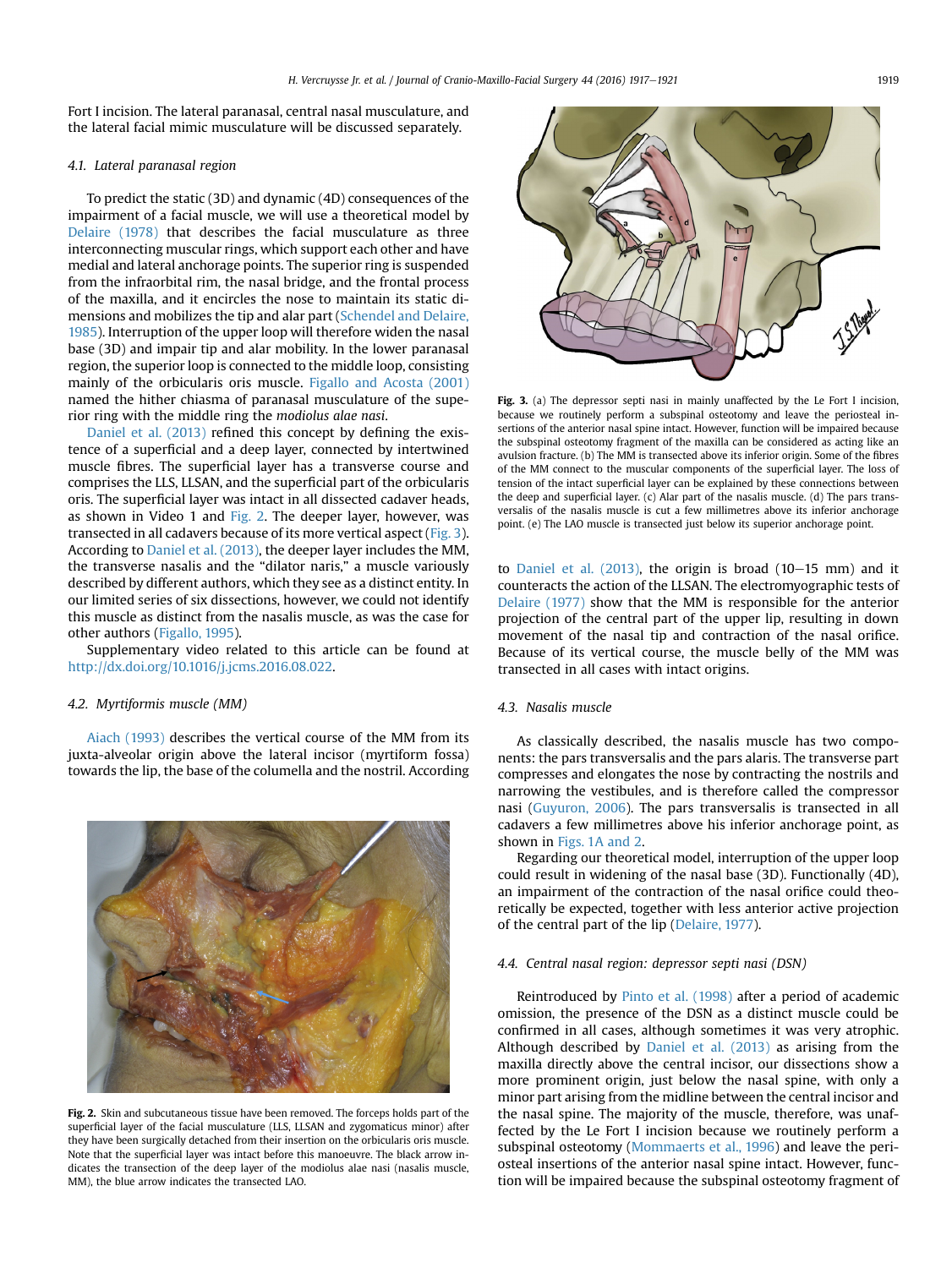#### <span id="page-3-0"></span>Table 1

Summary of the results of the cadaver study.

|                                |                                                                   | Transection?          | Loss of function to<br>be expected <sup>a</sup> ? | Possible theoretical consequences of transection and/or loss of<br>function <sup>b</sup> |                                                                                                                 |
|--------------------------------|-------------------------------------------------------------------|-----------------------|---------------------------------------------------|------------------------------------------------------------------------------------------|-----------------------------------------------------------------------------------------------------------------|
|                                |                                                                   |                       |                                                   | Static effect                                                                            | Dynamic effect                                                                                                  |
| Modiolus alae nasi             | Superficial layer<br>Deep layer (MM, Nasalis muscle)              | N <sub>0</sub><br>Yes | No<br>Yes                                         | $\overline{\phantom{a}}$<br>Widening of the nasal base                                   | -<br>• Weakened contraction of<br>nasal orifice<br>• Impaired anterior projection of<br>central part of the lip |
| Depressor septi nasi           |                                                                   | N <sub>0</sub>        | Yes<br>(avulsion fracture)                        | Upwards rotation of the nasal tip                                                        | Less depression of the nasal tip<br>on animation                                                                |
| Lateral midface<br>musculature | Superficial layer<br>(LLS, LLSAN, Zygomaticus<br>major and minor) | N <sub>0</sub>        | Yes<br>(loss of tension)                          | Flattening of the upper lip                                                              |                                                                                                                 |
|                                | Deep layer (LAO)                                                  | Yes                   | Yes                                               | Down turning of the corners<br>of the mouth                                              |                                                                                                                 |

MM, myrtiformis muscle; LLSAN, levator labii superioris alaeque nasalis; LLS, levator labii superioris; LAO, levator anguli oris.

<sup>a</sup> Loss of function could hypothetically be expected if the muscle is transected or one of the origins is released.

**b** Assumptions are based on the impairment of the function of each muscle. Herefore, we make use of the description of the function of each muscle as stated in Delaire (1977), Schendel and Delaire (1985), and [Guyuron \(2006\).](#page-4-0)

the maxilla can be considered as acting like an avulsion fracture. Except for an upwards rotation of the nasal tip (3D effect), impairment of the DSN could result in a subsequent deficiency of the depression of the nasal tip on animation (4D) ([Guyuron, 2006\)](#page-4-0).

## 4.5. Lateral facial midface musculature

The midface musculature can be divided into a deep and a superficial layer. They arise either directly from the periosteum or from adjacent muscles and insert into other facial muscles or directly into the connective tissue of the skin [\(Schünke et al., 2007\)](#page-4-0).

## 4.5.1. Deep layer

[Fig. 2](#page-2-0) clearly shows a transected LAO muscle in the lateral extent of the incision. Limiting the extent of the incision [\(Raffaini, 2013\)](#page-4-0) would equally lead to a loss of function as the infraorbital origin of the LAO is released by subperiostal dissection. The down turning of the angles of the mouth at rest in the postoperative phase could therefore be explained by the unopposed depressor activity of the triangularis muscle after section and/or detachment of the LAO.

#### 4.5.2. Superficial layer

[Schendel and Delaire \(1985\)](#page-4-0) reported the insertions of all muscular components of the superficial layer (LLS, LLSAN, and the zygomaticus muscle) to be damaged by the Le Fort incision. As a detached muscle tends to reattach at a shortened length, Schendel and Delaire hold the lateral vector resulting from the muscular retraction of the muscles responsible for flattening the upper lip and apparently decreasing the thickness of the upper lip. We found the superficial layer to be intact, as clearly can be appreciated on Video 1 and [Fig. 2:](#page-2-0) the intact LLS, LLSAN, zygomaticus major and minor muscles are released to better visualize the deep layer. On bilateral comparative tactile traction testing, however, all components of the superficial layer showed a clear loss of tension in relation to the nondissected side. Superficial and deep layers are mainly at the level of the oral and nasal modiolus and attached by interconnecting fibres. Section or release of a muscle of the deep layer of the modiolus alae nasi or the midface musculature will therefore reflect on the tension of the muscles of the superficial layer, although these muscles are stricto sensu intact. Loss of tension of the muscles of the superficial layer could result in flattening of the upper lip, due to a lateral vector and a volume shift away from the midline if the deep muscular layers are not properly addressed during wound closure.

#### 5. Conclusion

The results of this cadaver study are summarised in Table 1. All of the components of the deep layer of the modiolus alae nasi (transverse part of the nasalis muscle and MM) and the deep layer of the midface musculature (LAO) were transected by the Le Fort I incision ([Fig. 3](#page-2-0)). Sectioning of the deep layer of the modiolus alae nasi could lead to widening of the nasal base if the transected muscle endings were not reattached and repositioned. Moreover, weakening of the contraction of the nasal orifice could be expected, as well as the impairment of the anterior projection of the central part of the lip. Sectioning or releasing the LAO could be held responsible for the down turning of the angles of the mouth. The superficial layer of the midface musculature is intact, but it loses tension because of its connection to the deep layer. This finding could explain the flattening of the upper lip after improper closure of the deep layers. Because of the subspinal osteotomy, the majority of the DSN is intact; however, its function will be impaired because the bone fragment of the subspinal osteotomy acts as an avulsion fracture.

This study suggests the importance of correctly suturing the deep muscular layers to maintain static facial contours. Moreover, this cadaver study attempted to predict the functional consequences of the Le Fort I incision on the impairment of facial mimics. Although it is impossible to deduce dynamic findings from a cadaver study, these findings form a theoretical base for a clinical study that will try to confirm the functional assumptions made in this article and focus on recovery of facial mimics after Le Fort I surgery.

## Conflict of interest

The authors have no financial interest to declare in relation to the content of this article.

### References

- [Aiach G: Atlas de Rhinoplastie et de la Voie d'Abord Externe. Paris: Masson,](http://refhub.elsevier.com/S1010-5182(16)30201-3/sref1) 216p, 1993
- [Bell WH, Condit CL: Surgical-orthodontic correction of adult bimaxillary protrusion.](http://refhub.elsevier.com/S1010-5182(16)30201-3/sref2) [J Oral Surg 28: 578,](http://refhub.elsevier.com/S1010-5182(16)30201-3/sref2) 1970
- [Daniel K, Glasz T, Molnar G, Palhazi P, Saban Y, Journel B: The lower nasal base: an](http://refhub.elsevier.com/S1010-5182(16)30201-3/sref3) anatomical study. Aesthet Surg J 33(2):  $222-232$  $222-232$ , 2013
- Delaire J: Anatomie et physiologie des muscles et du frein médian de la lèvre supérieure. Premiers résultats de l'é[lectromyographie s](http://refhub.elsevier.com/S1010-5182(16)30201-3/sref4)élective. Rev Stomatol [78\(2\): 93](http://refhub.elsevier.com/S1010-5182(16)30201-3/sref4)-[103,](http://refhub.elsevier.com/S1010-5182(16)30201-3/sref4) 1977
- [Delaire J: The potential role of facial muscles in monitoring maxillary growth and](http://refhub.elsevier.com/S1010-5182(16)30201-3/sref5) [morphogenesis. In: Carlson DS, McNamara Jr JA \(eds\), Muscle adaptation in the](http://refhub.elsevier.com/S1010-5182(16)30201-3/sref5)